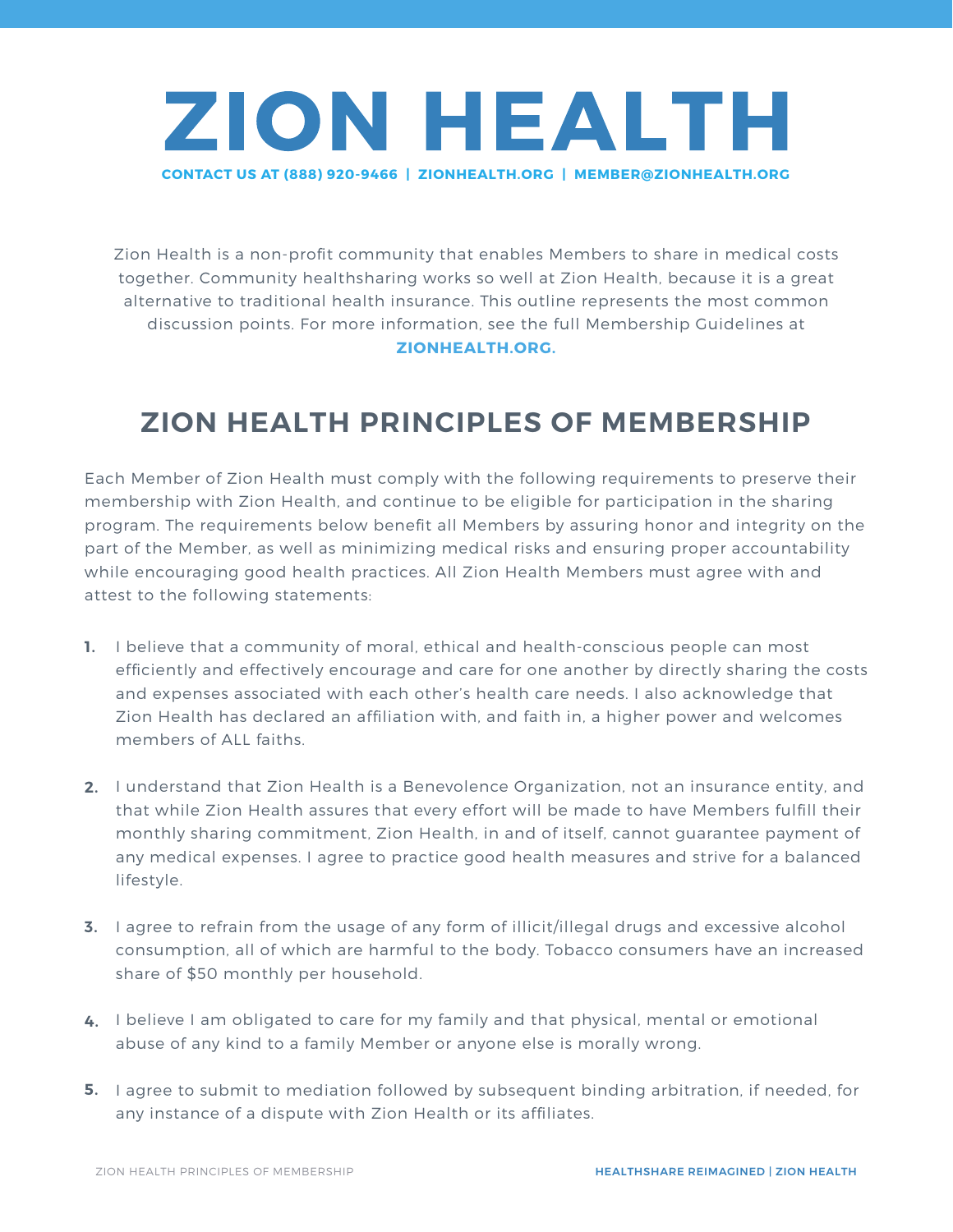## **INITIAL UNSHAREABLE AMOUNT (IUA)**

Initial Unshareable Amount (IUA) - This is the amount paid, by the Member, before the Zion Health community shares in Medical Expenses on a per need basis. This amount is also known as your personal responsibility. Zion Health has three primary levels of personal responsibility. The IUA options are \$1,000, \$2,500 and \$5,000. The lower the Initial Unshareable Amount, the higher the monthly sharing contributions. All qualified medical expenses submitted within six (6) months of service and after the IUA is met, are shareable with the Zion Health community at 100%, without an annual or lifetime limit. For each unexpected medical need, the Zion Health community shares in the expenses after the initial unshareable amount (IUA) is met. This amount, paid by the member, is not required to be paid again for this need until you are symptom free for 12 months. This ensures sharing to be placed where the community would recognize the most need.

## **MEDICAL CONDITIONS EXISTING PRIOR TO MEMBERSHIP**

A need that stems from a condition which existed within the 2 years prior to membership would be a pre-existing condition and would not be considered fully shareable. However, it would be shareable if the condition is fully cured and has not had treatment or symptoms in the 24-month period prior to membership.

Any illness or accident for which a person has been diagnosed, received medical treatment, been examined, taken medication, or had symptoms in the 24 months prior to the Effective Date would fall into the Pre-existing category. For more information see pre-existing conditions definition.

## **PRE-EXISTING CONDITION PHASED IN PERIOD**

Pre-existing conditions have a waiting or phase in period. Zion Health attempts to negotiate all medical bills received and many membership types include the PHCS network for pre-negotiated medical expenses.

|                   | <b>YEARS OF MEMBERSHIP</b>                                      |
|-------------------|-----------------------------------------------------------------|
| <b>IST YEAR</b>   | Waiting period of all pre-existing conditions                   |
| 2ND YEAR          | Up to \$25,000 of sharing for pre-existing conditions           |
| <b>3RD YEAR</b>   | Up to \$50,000 of sharing for pre-existing conditions           |
| 4TH YEAR & BEYOND | Up to \$125,000 of sharing for pre-existing conditions per year |